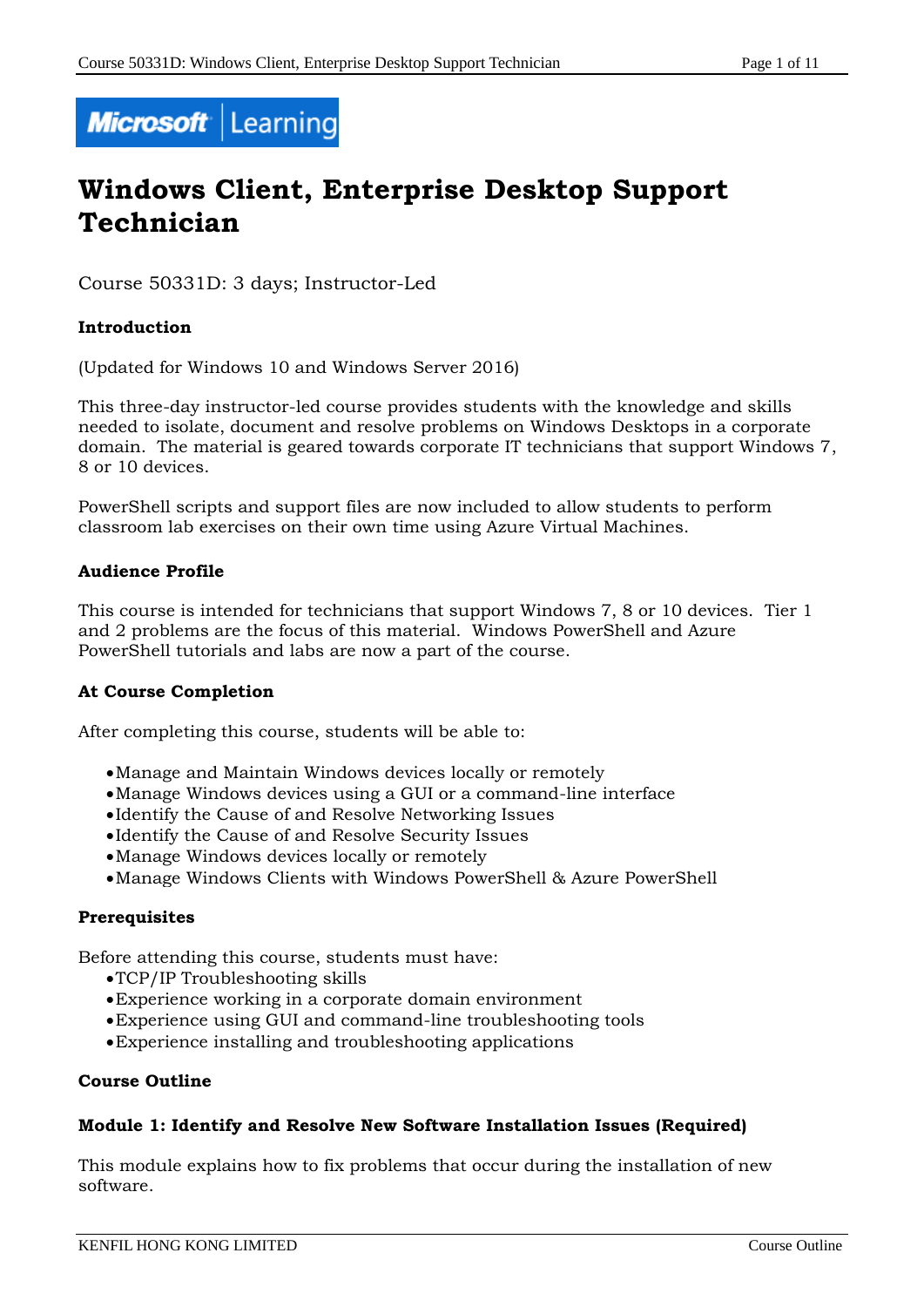# Lessons

- Overview
- Planning New Software Deployment
- Multilingual Deployment
- Using Group Policy to install software
- Using Software Restriction Policies
- Digitally Signing Software
- Using WMI
- Using Applocker
- Using Virtualization for Testing
- Resolve Software Installation Issues
- Review

Lab : Identify and Resolve New Software Installation Issues

- Create a Repair Disk and Installation Partitions
- Install and Configure Windows
- Install Programs and test Applocker
- Configure Compatibility Settings

After completing this module, students will be able to:

- Understand the different installation options for Windows 7
- Understand the different installation options for Windows 7 applications
- Resolve Windows 7 installation problems
- Prevent users from running unapproved applications

# **Module 2: Resolve Software Configuration Issues (Required)**

This module explains how to fix application install problems caused by older programs or new features and options**.**

## Lessons

- Overview
- Change Default Settings on the Image
- Enable and Disable Features
- Pointing to a Network Resource
- Configuring Updates
- Resolve Configuration Issues with Group Policy
- Driver Updates
- Problem Steps Recorder
- Resolve Software Configuration Issues
- Review

Lab : Resolve Software Configuration Issues

- Install the Windows Automated Installation Kit
- Create a Windows PE bootable image
- Create a VHD disk
- Install Windows on a VHD
- Boot Windows from a VHD
- Use the Problem Steps Recorder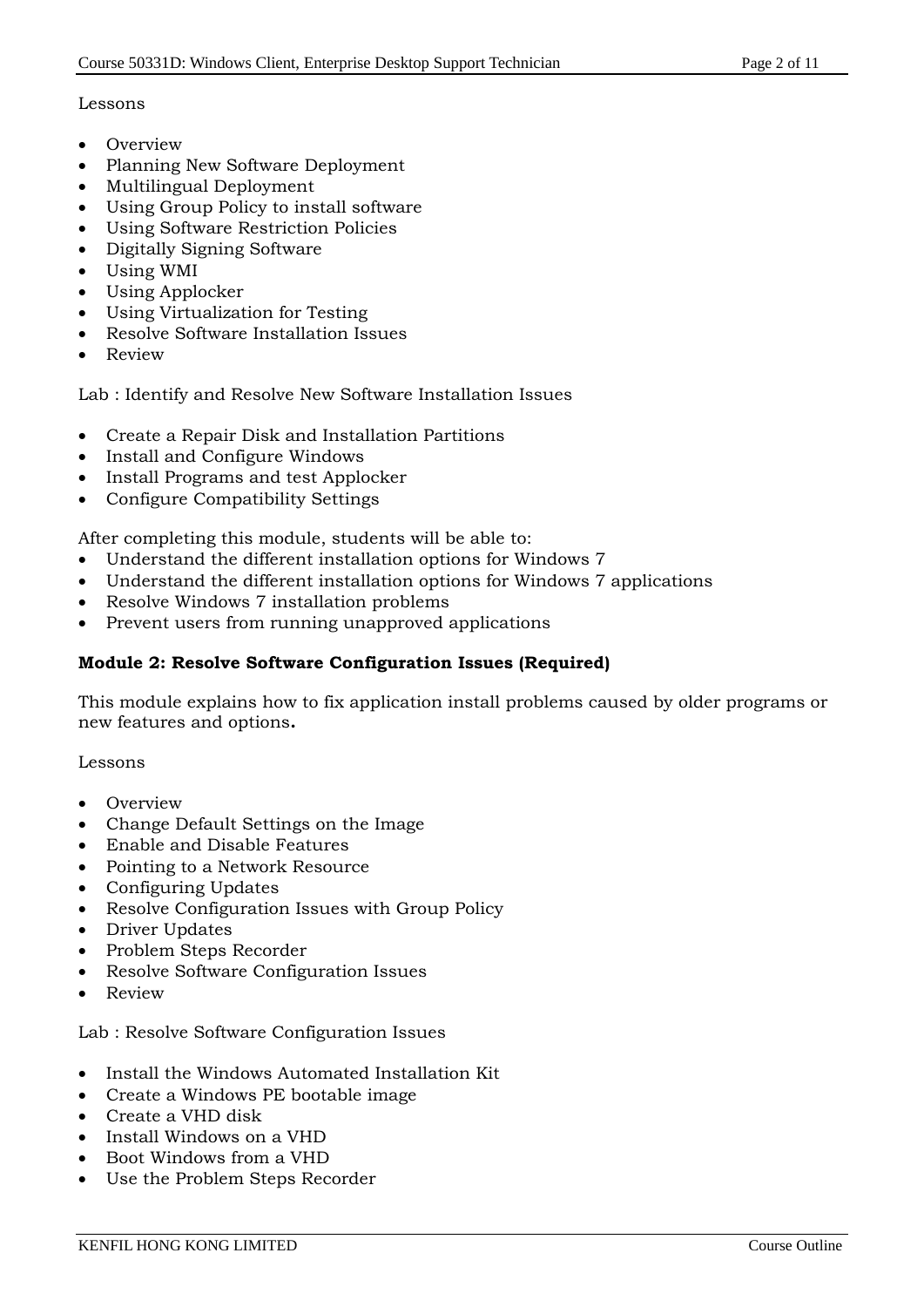After completing this module, students will be able to:

- Create a Windows 7 VHD disk
- Configure operating system features
- Understand the impact of Driver Updates
- Fix software configuration problems
- Use the Problem Steps Recorder tool

#### **Module 3: Resolve Software Failure (Required)**

This module explains how to fix problems with applications that have problems after being installed.

Lessons

- Overview
- Event Viewer
- Event Forwarding
- Application Compatibility Toolkit
- Windows Troubleshooting Platform
- Windows Experience Index
- Testing Compatibility with Safe Mode
- System Restore
- Resolve Software Failure
- Review

Lab : Resolve Software Failure

- Install applications written for older versions of Windows
- Use the Program Compatibility Tool to configure settings for older applications
- Use PowerShell scripts to configure Network Adapters
- Use the Troubleshooter to enable the network adapter
- Install Windows SDK
- Create a Troubleshooting Pack with the SDK
- Configure Event Forwarding
- Use System Restore

After completing this module, students will be able to:

- Configure Event Forwarding
- Use System Restore to fix desktop problems.
- Create a Windows 7 Troubleshooter

## **Module 4: Identify and Resolve Logon Issues (Required)**

This module explains how to fix logon problems and configure local and roaming logon profiles.

Lessons

- **Overview**
- Authentication Process
- Machine Accounts
- Trust Relationships
- Network Services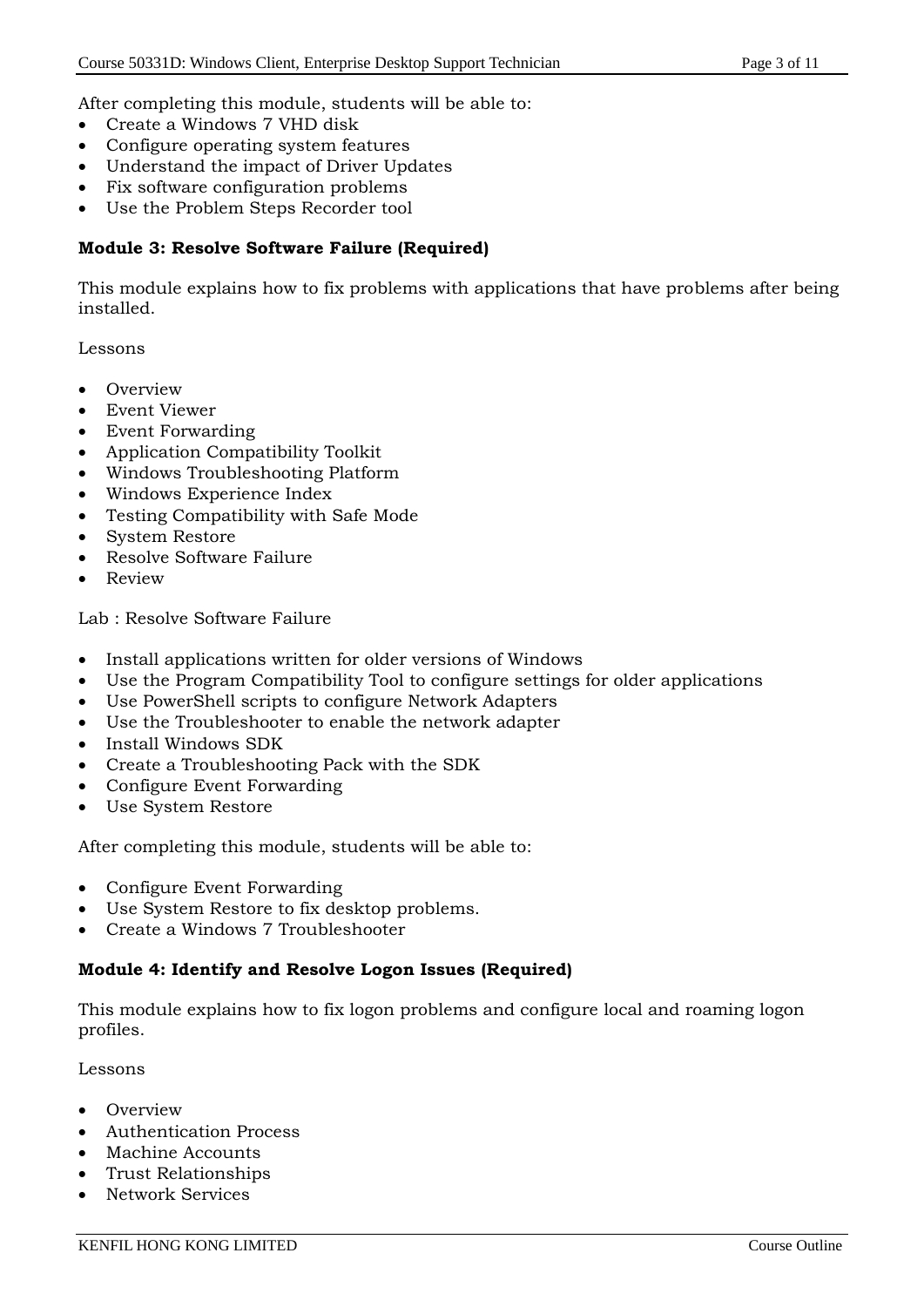- User Account Properties
- User Profiles
- Resolve Logon Issues
- Review

Lab : Identify and Resolve Logon Issues

- Join a computer to the domain
- Install Remote Server Administration Tools (RSAT)
- Test and Verify Domain User Account Properties
- Create Logoff script using PowerShell
- Test the use of Roaming Profiles
- Test the use of Mandatory Profiles

After completing this module, students will be able to:

- Create Roaming and Mandatory User Profiles
- Configure Machine Accounts in Active Directory
- Configure User Account Properties in Active Directory

#### **Module 5: Identify and Resolve Network Connectivity Issues (Required)**

This module explains how to troubleshoot connectivity and network problems for client computers.

#### Lessons

- **Overview**
- Scope of the Problem
- Hardware Issues
- TCP/IP Configuration
- Network Routing
- IPSec Configuration
- Network Connectivity Tools
- Branch Cache
- Resolve Network Connectivity Issues
- Review

Lab : Identify and Resolve Network Connectivity Issues

- Use command-line tools to identify and fix network connectivity problems
- Fix connectivity problems caused by problem scripts

After completing this module, students will be able to:

- Use command-line tools to troubleshoot connectivity problems.
- Use the Windows Troubleshooters to fix configuration issues.
- Configure Advanced TCP/IP options on a client computer

#### **Module 6: Identify and Resolve Name Resolution Issues (Required)**

This module explains how to use network services and local computer files to resolve computer names.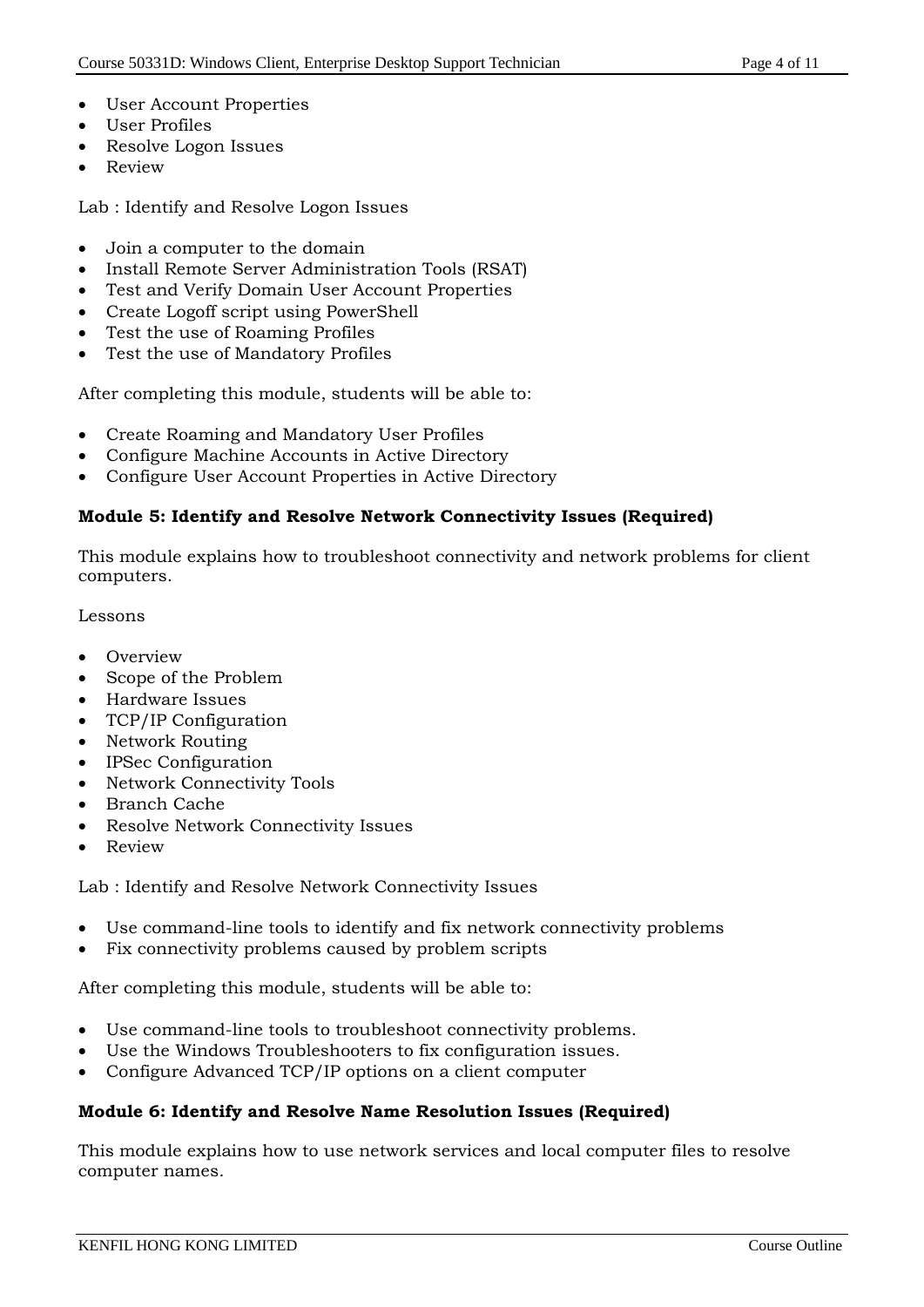## Lessons

- Overview
- DNS Name Resolution
- Using a Hosts files
- WINS Configuration
- Using LMHOSTS files
- Name Resolution Order
- Manual vs DHCP Configuration
- Resolve Name Resolution Issues
- Review

Lab : Identify and Resolve Name Resolution Issues

- Configure and Test DNS Resolution
- Configure and Test Hosts File Resolution
- Configure and Test NetBIOS Resolution

After completing this module, students will be able to:

- Configure records on a DNS Server
- Configure HOSTS records
- Using command-line and scripting tools to configure TCP/IP settings

## **Module 7: Identify and Resolve Network Printer Issues (Optional)**

This module explains how to configure printer settings and security.

Lessons

- Overview
- Connecting to a Network Printer
- Managing the Print Spooler
- Setting Printer Priorities
- Creating Printer Pools
- Configuring Drivers
- Printer Schedules
- Printer Permissions
- Manage Printers with Group Policy Settings
- Resolve Network Printer Issues
- Review

Lab : Identify and Resolve Network Printer Issues

- Install local and network printers
- Create and use a separator page
- Configure Printer Redirection and Printer Pooling
- Move the Print Spooler Directory

After completing this module, students will be able to:

- Optimize the performance of the Print Spooler
- Redirect Print Jobs from non-functioning Printers
- Manage Active Directory registration of Printers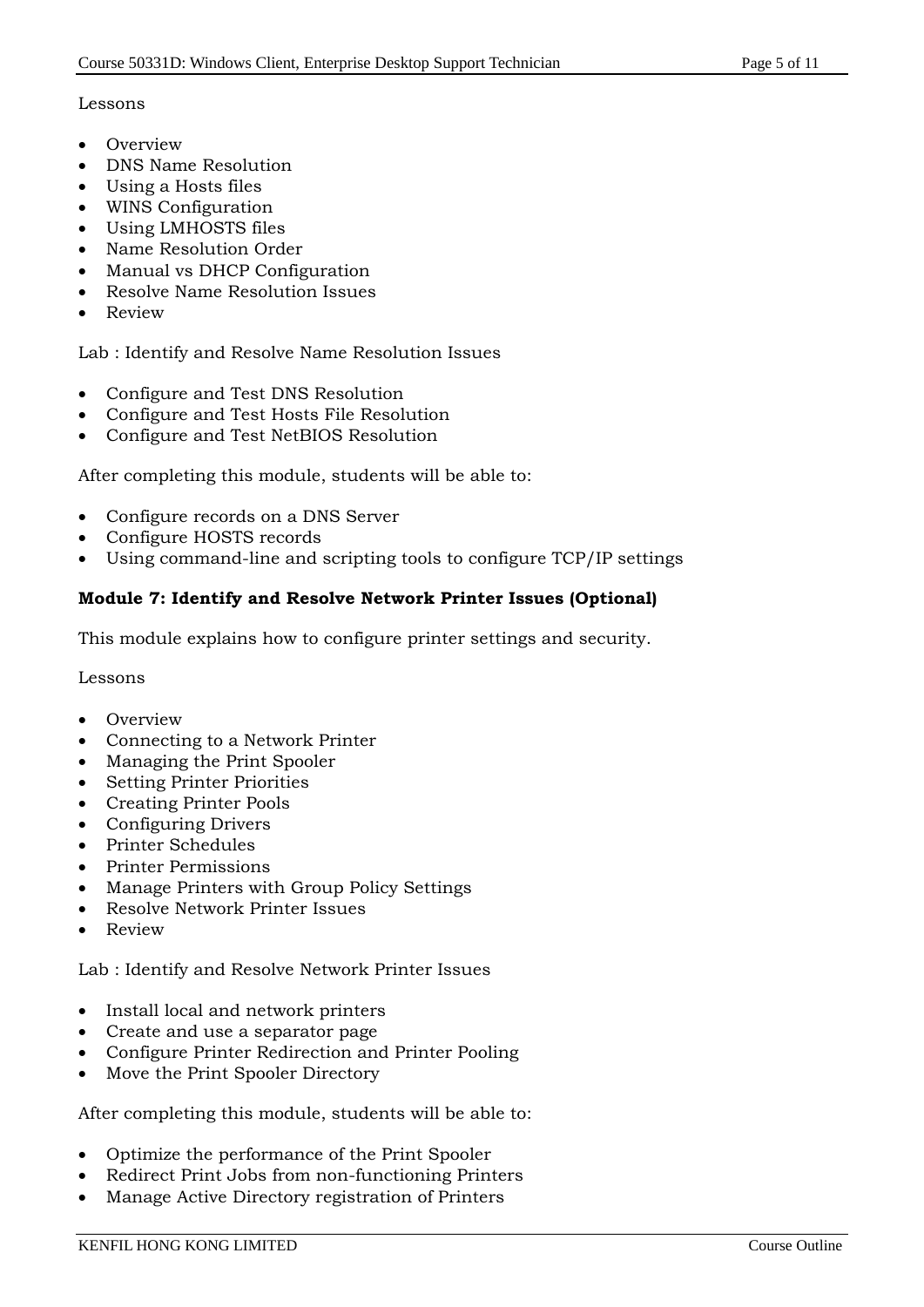Manage Printer Permissions

## **Module 8: Identify and Resolve Performance Issues (Required)**

This module explains how to improve the performance of a system by monitoring and controlling the use of resources by applications.

Lessons

- Overview
- Analyzing Event Logs
- Setting Power Management
- Optimize Processor Usage
- Optimizing Memory Usage
- Optimize Hard Drive Usage
- Optimize Network Usage
- Performance Tools
- Resolve Performance Issues
- Review

Lab : Identify and Resolve Performance Issues

- Schedule and Perform a Disk Defragmentation
- Using Task Manager
- Using Resource Monitor
- Display a message when a Service stops

After completing this module, students will be able to:

- Configure automatic responses to Service failure
- Manage the use of Processing resources by applications
- View and control active connections to a computer
- Optimize Hard-Disk performance.

## **Module 9: Identify and Resolve Hardware Failure Issues (Optional)**

This module explains how to diagnose hardware problems on a computer.

Lessons

- Overview
- Diagnosing Memory Failure Issues
- Hard Drive Issues
- Network Card Issues
- Power Supply Issues
- Windows Hardware Diagnostic Tools
- Resolve Hardware Failure Issues
- Review

Lab : Identify and Resolve Hardware Failure Issues

- Use the Windows Memory Diagnostics Tool
- Fix Hard Disk Errors
- Use the Reliability Monitor
- Use Event Viewer to Find Hardware Information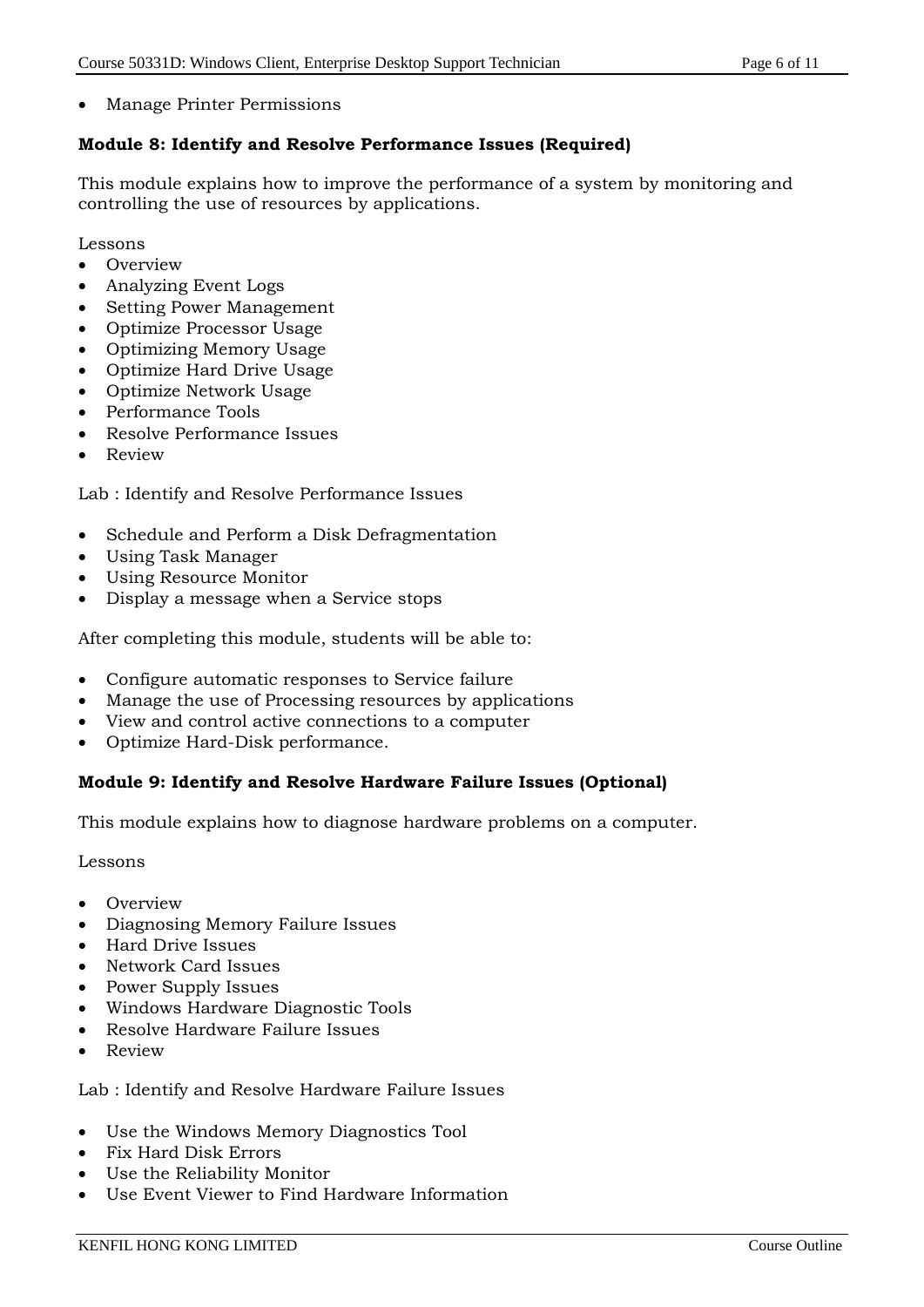After completing this module, students will be able to:

- Understand how to be proactive in dealing with hardware problems
- Use Windows 7 hardware diagnostic tools

#### **Module 10: Identify and Resolve Wireless Connectivity Issues (Optional)**

This module explains how to configure reliable and secure wireless connectivity for client computers.

#### Lessons

- Overview
- Signal Strength
- Wireless Security
- Wireless Profiles
- Management Options for Wireless Devices
- Resolve Wireless Connectivity Issues
- Review

Lab : Identify and Resolve Wireless Connectivity Issues

No Lab Exercises

After completing this module, students will be able to:

- Understand the encryption options available for wireless networks
- Use Windows 7 Wireless security options
- Fix client connectivity problems

#### **Module 11: Identify and Resolve Remote Access Issues (Optional)**

This module explains how to configure remote network connections for client computers.

#### Lessons

- Overview
- Remote Access Methods
- Dial-up Configuration
- VPN Configuration
- DirectAccess Configuration
- Authentication Protocols
- Resolve Remote Access Issues
- Review

Lab : Identify and Resolve Remote Access Issues

- Configure Remote Access settings for a domain user account
- Create and Test a VPN Connection

After completing this module, students will be able to:

Understand the security options available when creating remote access connections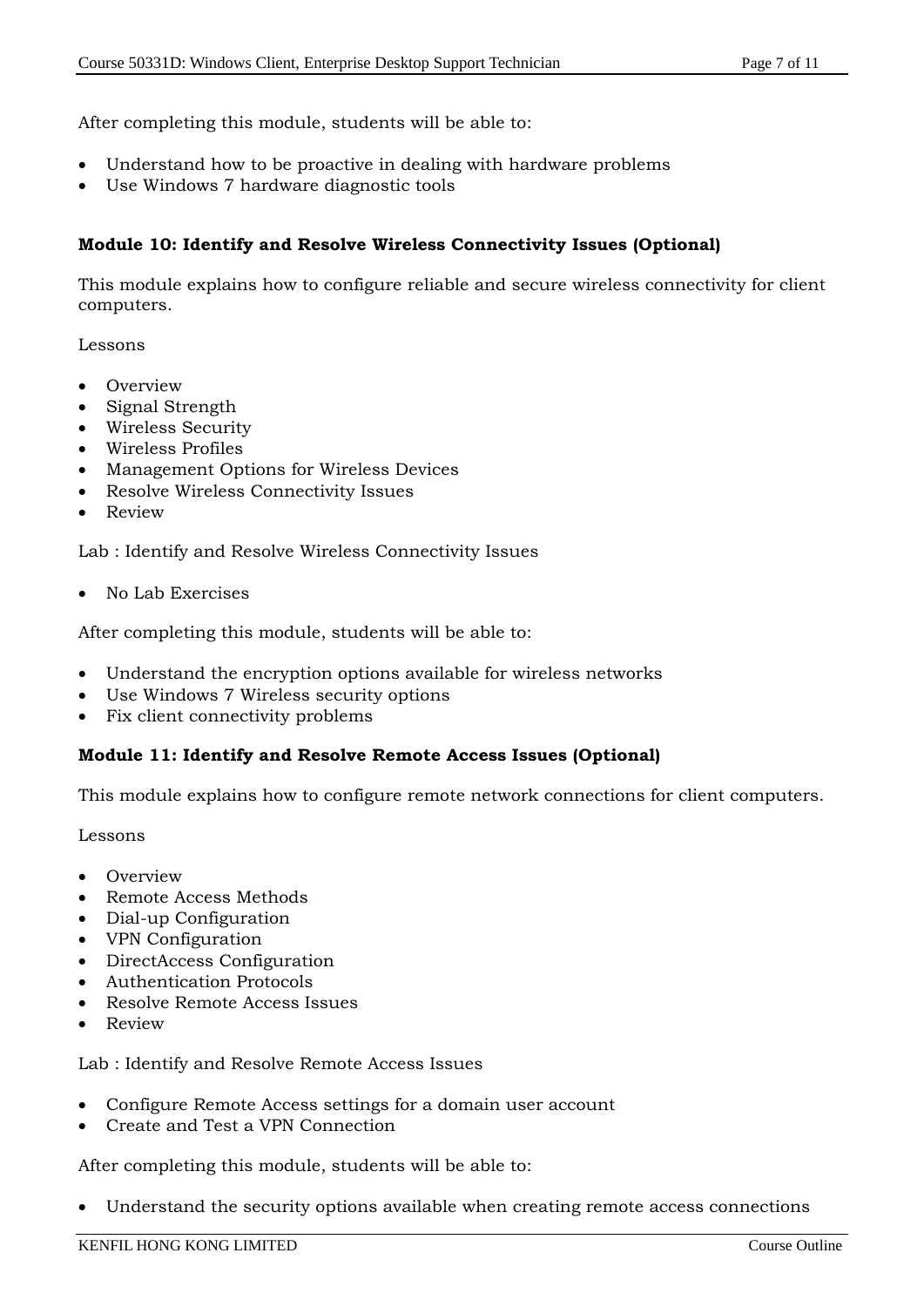- Understand the new capabilities of VPN connections that use DirectAccess
- Resolve connectivity problems for VPN and Dial-Up connections

#### **Module 12: Manage File Synchronization (Required)**

This module explains how to allow end-users to work with network files that are being synchronized on their local desktops or laptops. Lessons

- Overview
- Configuring Offline File Access
- Synchronization Settings
- Transparent Caching
- Roaming Profiles
- Restoring Network Files
- Resolve File Synchronization Problems
- Review

Lab : Manage File Synchronization

- Configure and Test Offline Files
- Restore the Previous Version of a File

After completing this module, students will be able to:

- Configure Transparent Caching
- Restore deleted network files

#### **Module 13: Identify and Resolve Internet Explorer Security Issues (Optional)**

This module explains how to configure the security features in Internet Explorer to protect user information and privacy.

Lessons

- **Overview**
- Configure Security Zone
- Configure Security Levels
- Configure Privacy Settings
- Managing Add-ons
- Configure Smart Screen Filter
- Other Security Issues
- Resolve Internet Explorer Security Issues
- Review

Lab : Identify and Resolve Internet Explorer Security Issues

- Configure Trusted Security Zone
- Configure the Security and Privacy Features in IE
- Configure Group Policy Settings for Internet Explorer

After completing this module, students will be able to:

How to use new security features like Smart Screen Filtering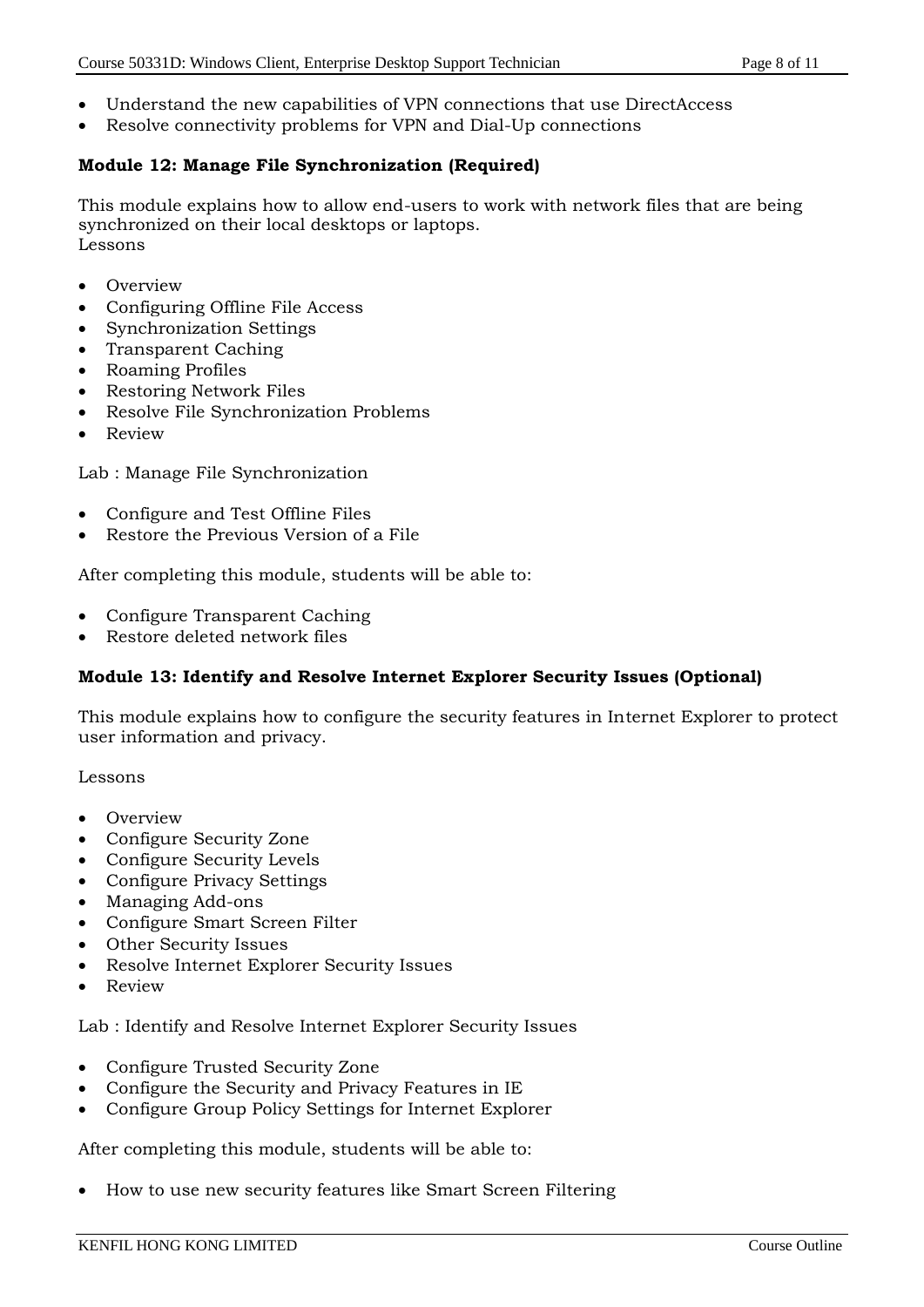- Manage Internet Explorer Add-ons
- Use IE features to warn the user about potential security problems
- Understand new features in Internet Explorer 9

#### **Module 14: Identify and Resolve Firewall Issues (Optional)**

This module explains how to configure Windows Firewall to secure network traffic and applications on a computer.

Lessons

- Overview
- Securing Network Applications and Features
- Program and Port Exceptions
- Configuring Notifications and Logging
- Network Security Tools
- Resolve Firewall Issues
- Review

Lab : Identify and Resolve Firewall Issues

- Configure and Test Firewall Rules for an application
- Fix Application Problems Caused by Firewall Rules

After completing this module, students will be able to:

- Block applications from communicating over the network
- Record and setup notifications of unapproved network communication
- Fix problems caused by improper configuration of Windows Firewall

#### **Module 15: Identify and Resolve Issues Due To Malicious Software (Optional)**

This module explains how to restore a computer system after an attack by viruses or other malicious software.

#### Lessons

- Overview
- Proactive Malware Protection
- Protecting Internet Explorer
- Windows and Anti-Virus Updates
- Recovering From Malware Infection
- Resolve Issues Due To Malicious Software
- Review

Lab : Identify and Resolve Issues Due To Malicious Software

- Use the Action Center to manage UAC settings
- Use System File Checker
- Use the Malicious Software Removal Tool
- Install Microsoft Security Essentials

After completing this module, students will be able to: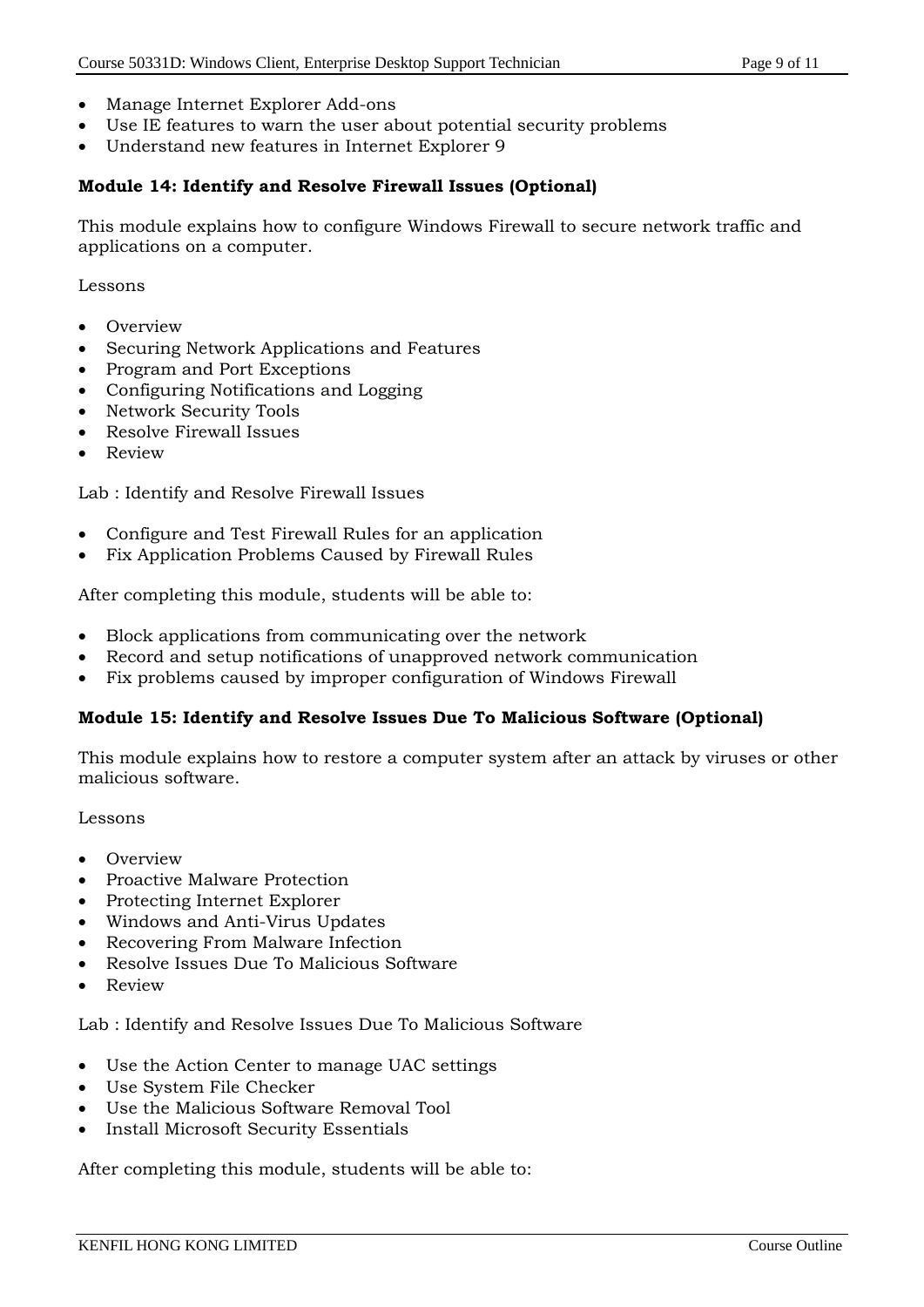- Identify problems caused by viruses and other malware.
- How to protect Internet Explorer and E-mail applications from malware attack
- How to prevent data loss and fix a computer after a malware attack
- Install and configure Microsoft Security Essentials

#### **Module 16: Identify and Resolve Encryption Issues (Optional)**

This module explains how to fix problems caused by using encryption on a Windows computer.

Lessons

- Overview
- Configuring a Recovery Agent
- Using EFS
- Using BitLocker
- Encryption Tools
- Resolve Encryption Issues
- Review

Lab : Identify and Resolve Encryption Issues

- Encrypt Files using EFS
- Configure EFS Sharing
- Configure a Recovery Agent

After completing this module, students will be able to:

- Recover from lost encryption keys
- How to encrypt individual files using EFS
- Use BitLocker to protect laptops and insecure computers

#### **Module 17: Identify and Resolve Software Update Issues (Optional)**

This module explains how to configure and use the operating system and application update features available on Windows devices.

#### Lessons

- Overview
- Types of Windows Updates
- Using Windows Update
- Using Microsoft Update
- Resolve Software Update Issues
- Review

Lab : Identify and Resolve Software Update Issues

- Configure Windows Updates using desktop settings
- Configure Windows Updates using Group Policy settings

After completing this module, students will be able to:

 Configure client computers to get updates from the local network instead of the Internet